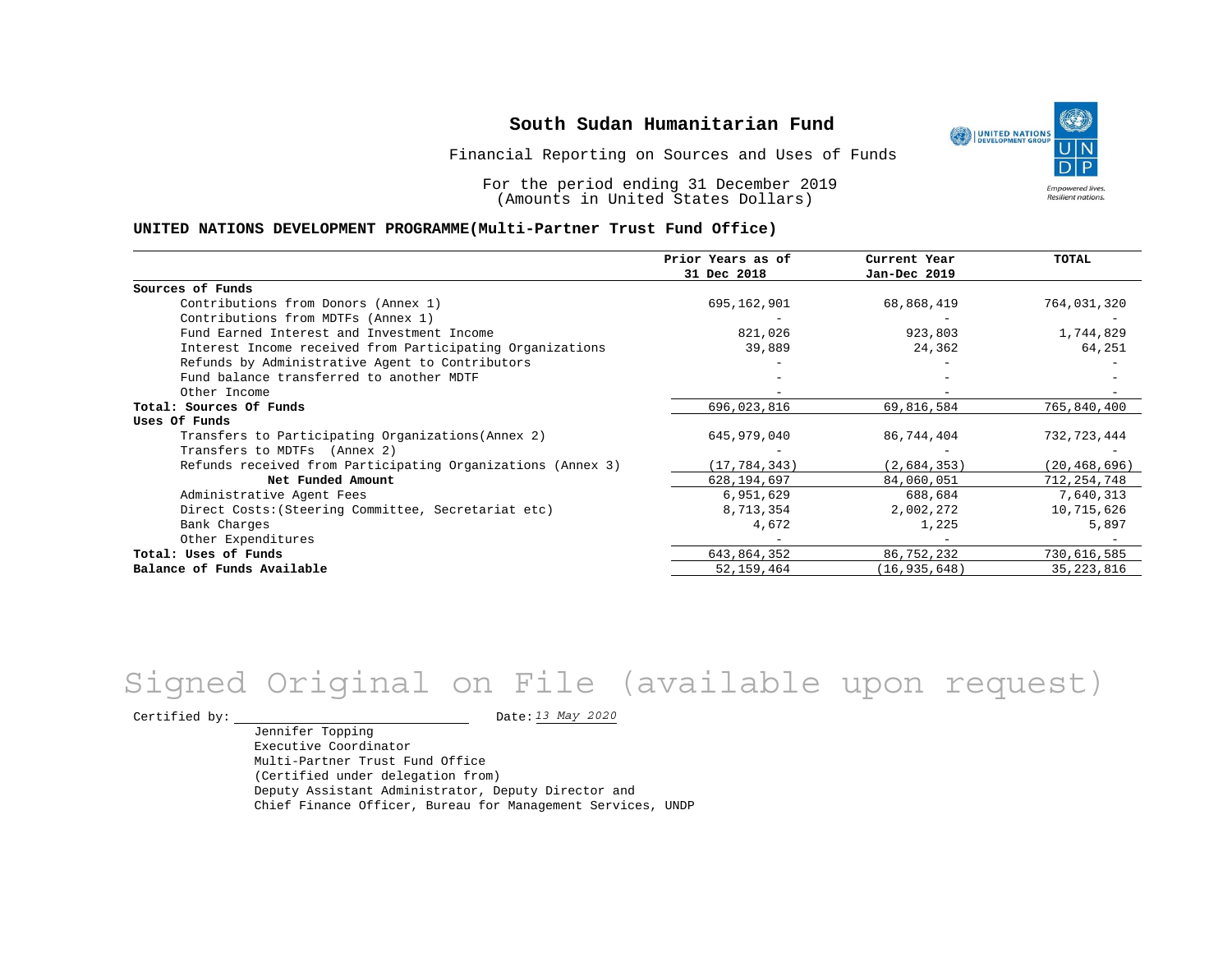

### Financial Reporting on Sources and Uses of Funds

For the period ending 31 December 2019 (Amounts in United States Dollars)

### **UNITED NATIONS DEVELOPMENT PROGRAMME(Multi-Partner Trust Fund Office)**

#### **Annex - 1: Contributions**

|                                | Prior Years as of | Current Year | <b>TOTAL</b>  |
|--------------------------------|-------------------|--------------|---------------|
|                                | 31 Dec 2018       | Jan-Dec 2019 |               |
| From Contributors              |                   |              |               |
| ARAB GULF PROGRAMME FOR UN DEV | 25,000            |              | 25,000        |
| Australian Agency for Int'l De | 14,162,000        |              | 14, 162, 000  |
| DEPARTMENT FOR INT'L DEVELOPME | 280,821,964       | 13,849,160   | 294,671,124   |
| GOVERNMENT OF AUSTRALIA        | 26,908,708        | 2,839,600    | 29,748,308    |
| GOVERNMENT OF AZERBAIJAN       | 12,500            |              | 12,500        |
| GOVERNMENT OF BELGIUM          | 20,464,357        | 3,376,500    | 23,840,857    |
| GOVERNMENT OF CANADA           | 2,339,241         | 764,906      | 3,104,147     |
| GOVERNMENT OF DENMARK          | 34, 178, 297      | 3,815,571    | 37,993,868    |
| GOVERNMENT OF GERMANY          | 39,538,220        | 14,618,350   | 54, 156, 570  |
| GOVERNMENT OF IRELAND          | 3,635,376         |              | 3,635,376     |
| GOVERNMENT OF ITALY            | 550,665           |              | 550,665       |
| GOVERNMENT OF LUXEMBOURG       | 1,315,020         | 387,660      | 1,702,680     |
| GOVERNMENT OF NETHERLANDS      | 65,279,300        | 7,793,443    | 73,072,743    |
| GOVERNMENT OF NORWAY           | 69,295,630        | 7,939,700    | 77, 235, 329  |
| GOVERNMENT OF REPUBLIC OF KORE | 2,800,000         | 500,000      | 3,300,000     |
| GOVERNMENT OF SRI LANKA        | 1,250             |              | 1,250         |
| IRISH AID                      | 21,048,708        | 4,504,776    | 25,553,484    |
| SWEDISH INT'L DEVELOPMENT COOP | 104, 253, 926     | 6,481,549    | 110, 735, 475 |
| SWISS AGY FOR DEVELOPMENT & CO | 8,390,030         | 1,997,204    | 10,387,234    |
| UN Foundtn/UN Partnrshp Office | 142,710           |              | 142,710       |
| Total: Contributions           | 695,162,901       | 68,868,419   | 764,031,320   |

Signed Original on File (available upon request)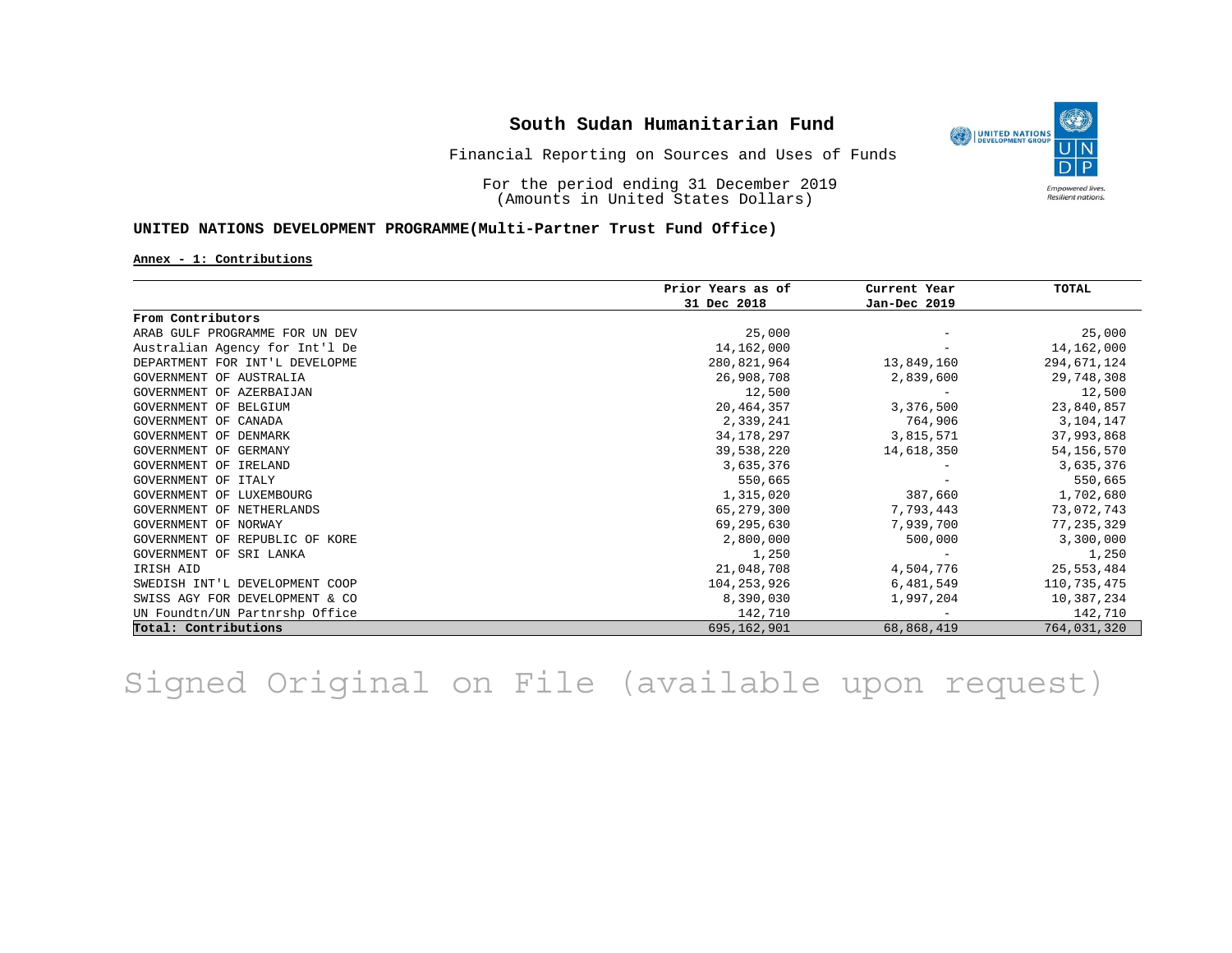

Financial Reporting on Sources and Uses of Funds

For the period ending 31 December 2019 (Amounts in United States Dollars)

### **UNITED NATIONS DEVELOPMENT PROGRAMME(Multi-Partner Trust Fund Office)**

**Annex - 2: Transfers**

|                                | Prior Years as of | Current Year             | TOTAL       |
|--------------------------------|-------------------|--------------------------|-------------|
|                                | 31 Dec 2018       | Jan-Dec 2019             |             |
| To Participating Organizations |                   |                          |             |
| FAO                            | 30,205,296        | 1,278,236                | 31,483,532  |
| IOM                            | 91,459,119        | 4,687,507                | 96,146,626  |
| OCHA                           | 8,120,181         | 2,002,272                | 10,122,453  |
| UNDP/NGO                       | 338,809,747       | 72,132,782               | 410,942,529 |
| <b>UNDP</b>                    | 2, 214, 204       | $\overline{\phantom{a}}$ | 2, 214, 204 |
| UNESCO                         | 490,000           | $\qquad \qquad -$        | 490,000     |
| UNFPA                          | 10,991,110        | 530,594                  | 11,521,704  |
| UNHCR                          | 15, 191, 323      | 130,005                  | 15,321,328  |
| UNICEF                         | 80,189,975        | 3,386,944                | 83,576,919  |
| UNOPS                          | 10,017,892        |                          | 10,017,892  |
| WFP                            | 52,038,604        | 1,841,539                | 53,880,143  |
| WHO                            | 15,586,101        | 2,756,796                | 18,342,897  |
| Total Transfers                | 655, 313, 551     | 88,746,676               | 744,060,227 |

# Signed Original on File (available upon request)